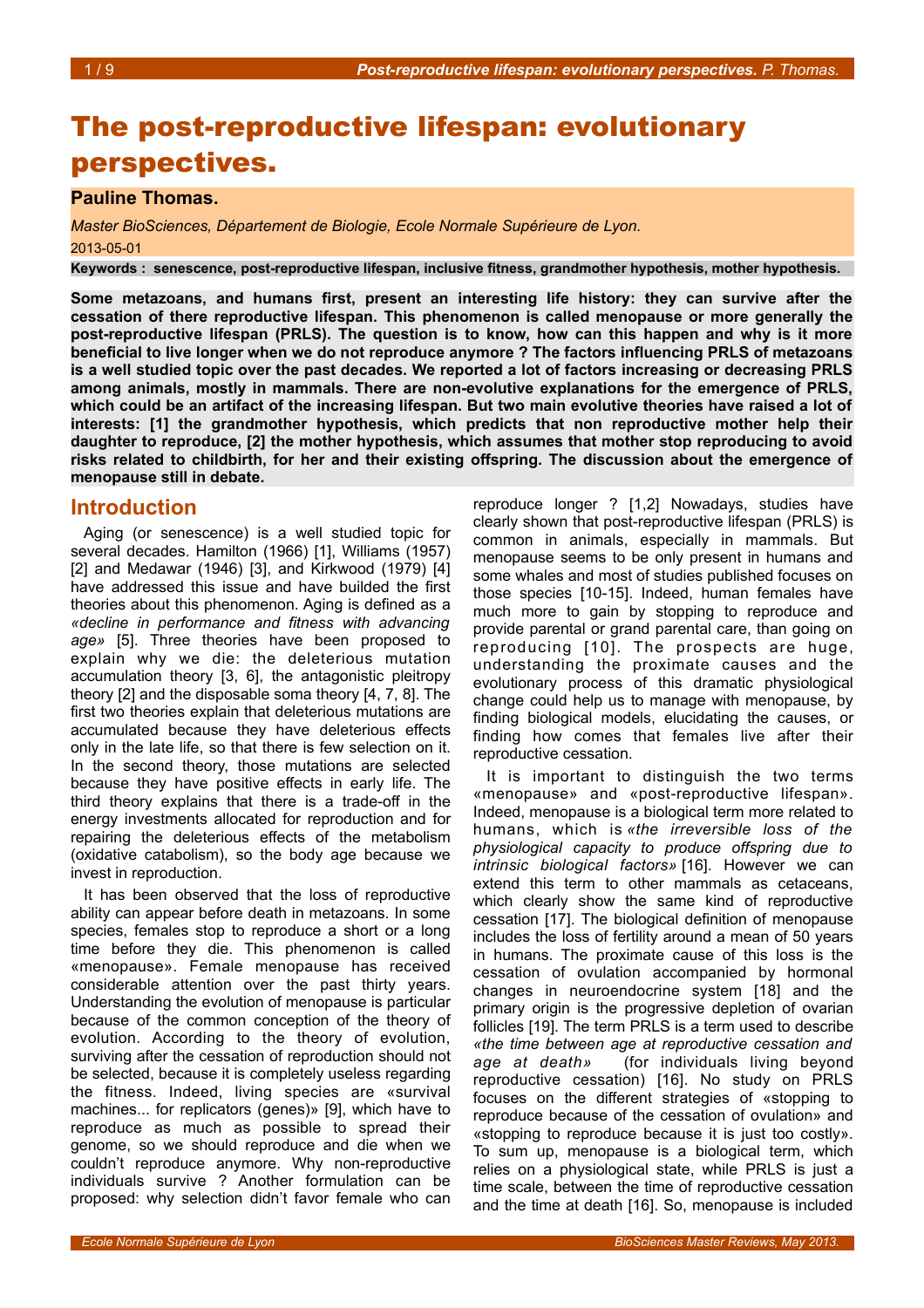<span id="page-1-0"></span>

| Table 1. Summary of the main hypothesis currently proposed and their biological predictions. |                                                                                                                                                                                                       |  |
|----------------------------------------------------------------------------------------------|-------------------------------------------------------------------------------------------------------------------------------------------------------------------------------------------------------|--|
| Theory                                                                                       | <b>Biological predictions</b>                                                                                                                                                                         |  |
| Non-adaptative<br>theory                                                                     | PRLS is an artifact of increasing lifespan [2].                                                                                                                                                       |  |
| The «hazard<br>hypothesis»                                                                   | PRLS in an insurance against indeterminacy: animal increase their total lifespan so much<br>to benefit from all their reproductive lifespan that they outlive there reproductive lifespan<br>$[22]$ . |  |
| The grandmother<br>hypothesis                                                                | Long living is selected because grandmother help their breeding daughters [23].                                                                                                                       |  |
| The «altriciality<br>lifespan hypothesis»                                                    | The increasing encephalization at childbirth has increased dependance of children, so<br>helping behavior of grandmothers are selected [24].                                                          |  |
| The mother<br>hypothesis                                                                     | Females, who stop to reproduce early are selected because they don't die at child birth<br>and do not jeopardize the survival of existing offspring [25].                                             |  |

in PRLS. The two terms will be used during the discussion.

A lot of theories try to explain the emergence of menopause or PRLS (Table [1\)](#page-1-0). There are nonadaptative theories and theories based on natural selection. Non-adaptative theories assume that PRLS could be just an artifact of life histories, such as the current raise of civilization for humans or the domestication for animals [2,20,21]. As a consequence, menopause should be just the deterioration of the reproductive system. An other explanation is that PRLS appeared as an insurance against indeterminacy [22]. On the other hand, there is two main theories, which assume that menopause is an evolutive process. The first is the Grandmother hypothesis, which proposes that non-reproductive mothers help their daughters to enhance their reproductive fitness. The second is the Mother hypothesis, which explains that old females stop reproducing because it is to risky for them, and so for their children.

Here we discuss about the old and the recent theories of the evolution of PRLS and its evolutionary implications. First, we will discuss about who experiences menopause, which is still a debated topic. Second, we will successively analyze the evidence for and against the two main evolutive explanations of PRLS (the grandmother and the mother hypothesis), which have been the two main hypothesis supported for a long time. Then we will discuss about alternatives to the first two hypothesis and we will finally study the case of the emergence of menopause in humans.

# **Two aspects of PRLS and menopause**

#### *Who presents menopause or PRLS ?*

It is generally admitted that only humans and sometimes cetaceans show menopause. This question is currently highly debated. Researchers investigated for instance if humans are the only primates who show menopause [26]. A few case of menopause have been found in wild and captivity: in rhesus macaques (*Macaca mulatta*) [27] and some other nonhuman

primates exhibit menopause [20], as Japanese macaques [28].

In their paper, Walker and Herndon (2008) [26] concluded that several species experience menopause among nonhuman primates. Nonetheless, this conclusion seems to lie on the acceptation of the definition of menopause. They define *«menopause in primates as the permanent, non-pathologic, ageassociated cessation of ovulation»*. But generally, it is difficult to know for sure that ovulation ceased, especially in animals. On the other hand, PRLS in nonhuman primates is very short compared to human's one, that is why ones could argue that other primates do not experience menopause [26]. This is actually a relevant topic, since nonhuman primates could be the closest model we have to study menopause [29]. The stress point of this discussion is that humans experience a extremely longer PRLS than every other primates. Indeed, 60% of the life of a human female can be accounted for PRLS, if we consider that the maximum lifespan is 122 years [26]. Studies have not shown that non-human primates experience menopause (here the cessation of ovulation a long time before death), but there is enough data to admit that they can live several years after their reproductive cessation (they can reproduce but do not), which means they have PRLS.

Numerous other species presenting PRLS have been found through the research on menopause. A few case have been found in insects, such as collembole [30], in birds [31], nematodes [32] or guppies [33], which are relevant models to study aging. As an example, the mean PRLS in guppies is 13,6% of the total lifespan and 16% in Japanese macaques [33,28]. Moreover, PRLS is particularly common among mammals and is present in many order (Ungulate, Primate, Carnivores, Cetacean, Rodent). Figure [1,](#page-2-0) reports PRLS for 35 different species of mammal. Many species here outlive their reproductive lifespan. This data show the importance of PRLS especially in mammals, but for a large part of species studied here, it still an assumption (explained by the maximum longevity recorded in the bibliography).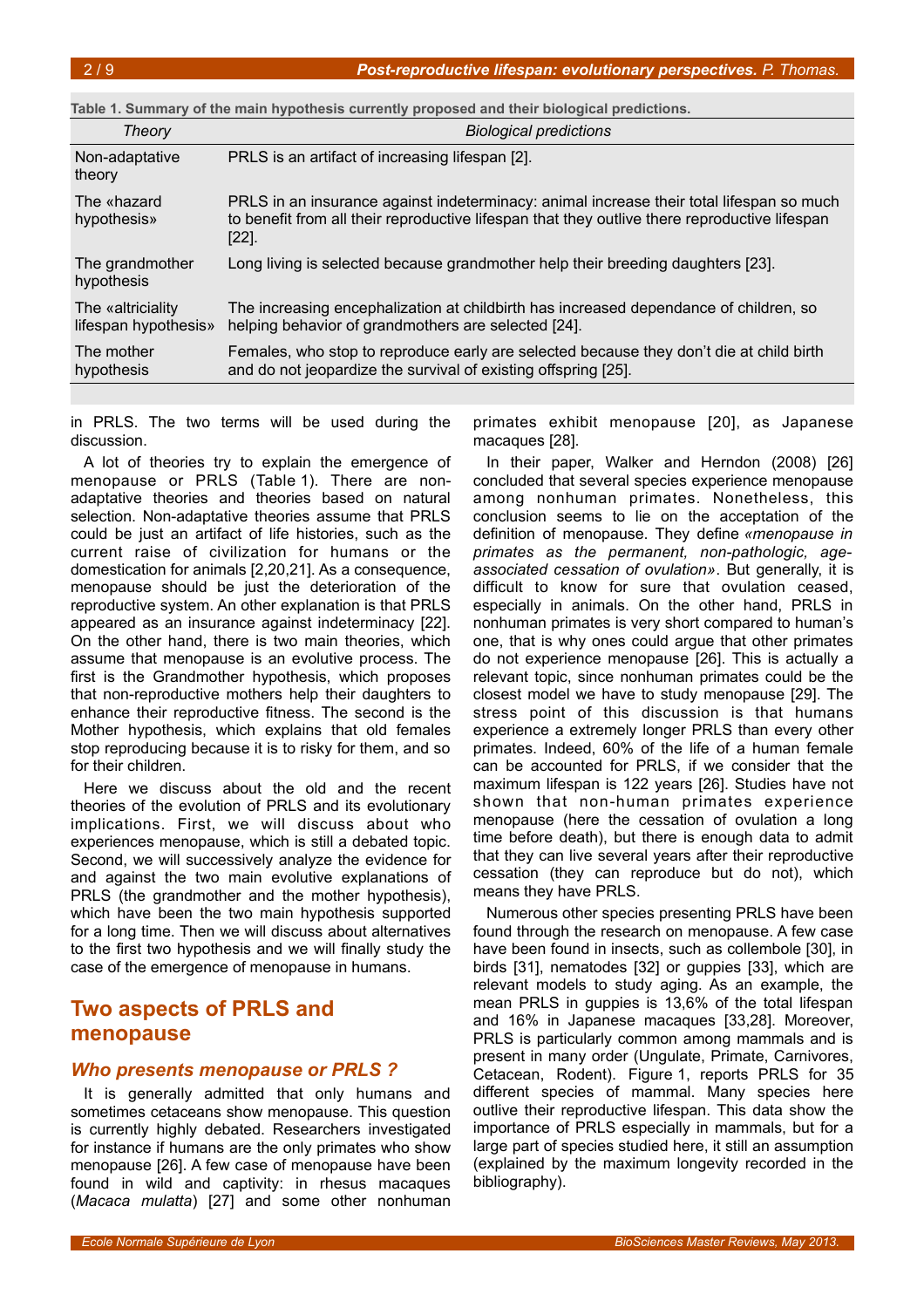

<span id="page-2-0"></span>**Figure 1. Lifespan of 35 populations of mammal.** The different phases of the life of the populations are represented in percent: life time before reproduction (blue), reproductive time (green), and PRLS (orange and yellow), when animals do not reproduce anymore. We reported the maximum longevity for each species to complete data about the age of death. The record of longevity give us indications of the potential PRLS of species, knowing the cessation of the reproduction of the species studied. PRLS (in orange) give us the effective PRLS recorded.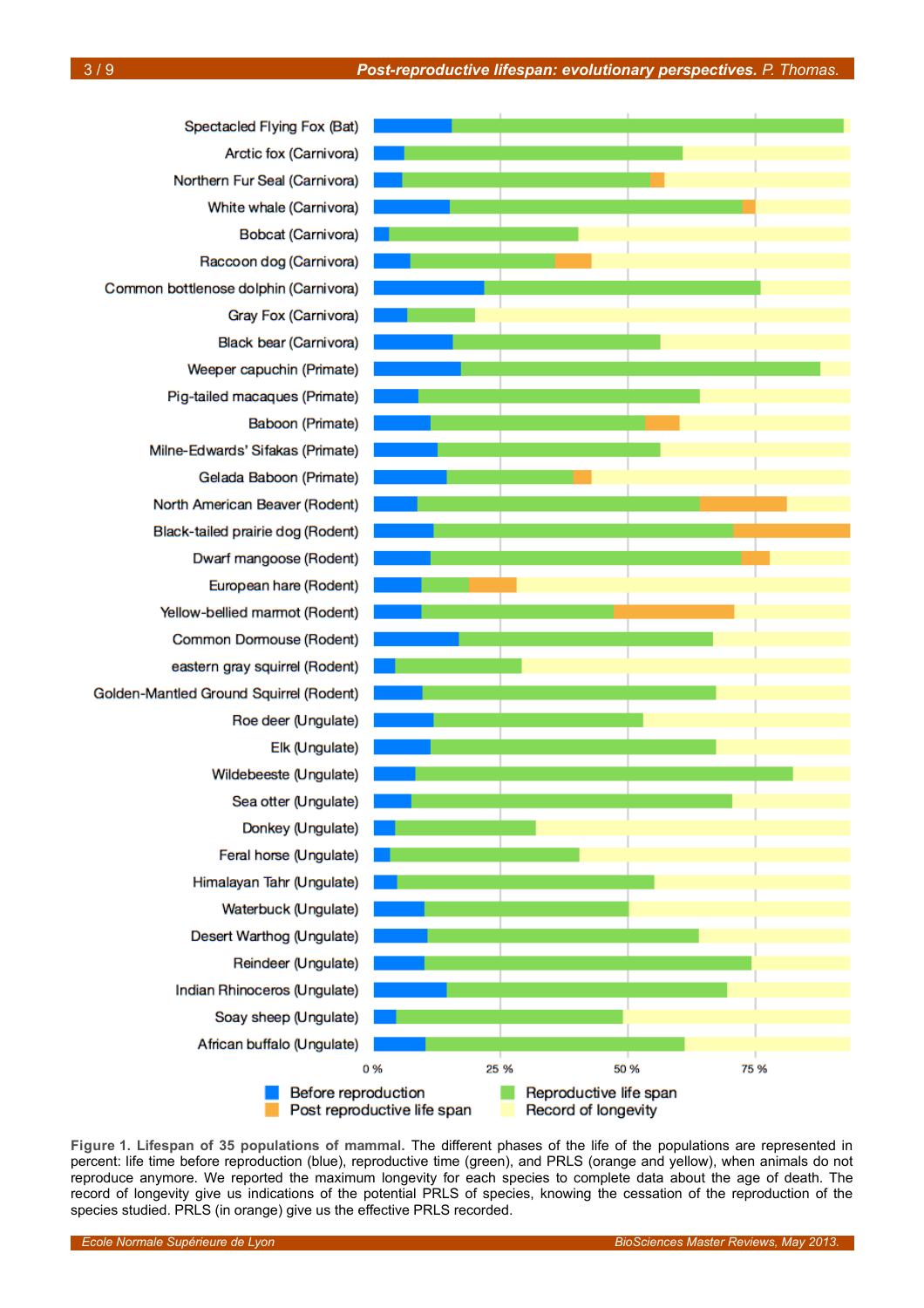#### *The evolution of the mechanisms of menopause is not well known*

The reproductive system in female mammals is a very complex system regulated by many hormones. Changes in the hypothalamic axis account for changes in reproductive physiology and the cessation of reproduction [34]. Williams (1957) [2] predicted that senescence was the result of pleiotropic effect, only punctual informations have been found for menopause. The *p53* gene has been shown to be very important in reproduction and is not expressed at the same level and time in male and females mice [35] and *p53* is a regulator o the basal expression of the LIF (leukaemia inhibitory factor), which is an essential cytokine for successful blastocyst implantation: significant decreases in embryonic implantation, pregnancy rate and litter size are observed in *p53−/−* female. A decline o f *p53* gene is responsible for the cessation of reproduction.

## **The grandmother hypothesis**

Nowadays, menopause is considered for a lot of researchers as a selective process. Mayer proposed in 1982 [36] one of the two principal theories, explaining the existence of PRLS and menopause. The grandmother hypothesis predicts that non-reproductive (or old) mothers can help their daughters to reproduce and breed children in order to enhance their own fitness. It means that surviving old mothers increase their inclusive fitness [36], for instance, because the presence of living grandmother has a positive effect on the number of grandchildren and on the fitness of those grandchildren [15]. Grandmothers enhance the survival of their grandchildren through protection and/or provisioning [23,37]. The more the grandmother is genetically close from his grandchild, the more she favors his survival, as measured Fox *et al* (2010) [38]. So family with grandmothers are selected and PRLS is increased [11].

The case of humans is well studied and a good example to understand the evolution of PRLS and is particularly interesting because humans have a longer PRLS than other species, even other primates [26]. In humans it has been shown that, from an economic point of view (regarding the fitness benefits and the cost of the strategy used), this strategy of kin selection outweigh the cost of reproduction [10, 15]. Cant and Johnstone (2008) [10] drew a model to explain the grandmother hypothesis and bound it to the conflict between generations in human. This model includes the cost of reproductive competition and the benefits of grandmothering. It predicts that menopause appears in old females because it becomes too costly to compete their own daughter to reproduce, and it is more beneficial for their inclusive fitness to help them to breed their children. As a consequence, the overlap of reproduction between generations in human is close to zero (Figure [2\)](#page-3-0). This model comes as a complement to the grandmother hypothesis. Lahdenpera *et al* (2004) [15] showed with a large study in Canadian and Finns population that human grandmothers actually increase

their inclusive fitness by breeding their grandchildren. They studied the fitness benefits of post-reproductive women during the eighteenth and nineteenth centuries by measuring the effect of the presence of a grandmother on: number of grandchildren, reproductive performances of the offspring (lifetime fecundity, lifetime reproductive success) and grandchildren survival probability. Indeed, the presence of a grandmother has a positive effect on the number of grandchildren, as grandmother enhance the lifetime and the reproductive success of their offspring (earlier breeding, higher frequency, more success). All of these results show that selection can increase PRLS. Interestingly, the mortality rate of the grandmother increase dramatically when their daughter stop to reproduce. The role of demography and kinship has also been demonstrated in whales with the support of the grandmother hypothesis [39]. The social structure of the group increases the local relatedness between individuals (and particularly between females), which favors the evolution of menopause, because relatedness favors the probability of helping behaviors.



<span id="page-3-0"></span>**Figure 2. Overlap from three generation in four primates.** Rectangle account for the total lifespan and black parts account for the reproductive lifespan. (*From Cant and Johnstone, 2008 [10]).*

In addition, Peccei (1995) [24] proposed the «altriciality lifespan» hypothesis, which is an alternative to the grandmother hypothesis. She identified encephalization and infant altriciality as the critical selection pressure, thanks to a demographic model measuring the extra-reproductive value on females. Infant born in more and more helpless states because of the increasing encephalization in Pliocene, so that helping behaviors are selected.

Most of the work in this field supports the grandmother hypothesis [23,37,40,10], although there is some criticism [41,13,20]. Adaptative hypothesis are balanced by non-adaptative hypothesis. Different authors found cues to contest the grandmother hypothesis. Indeed, some data support that the cessation of reproduction is not a selective process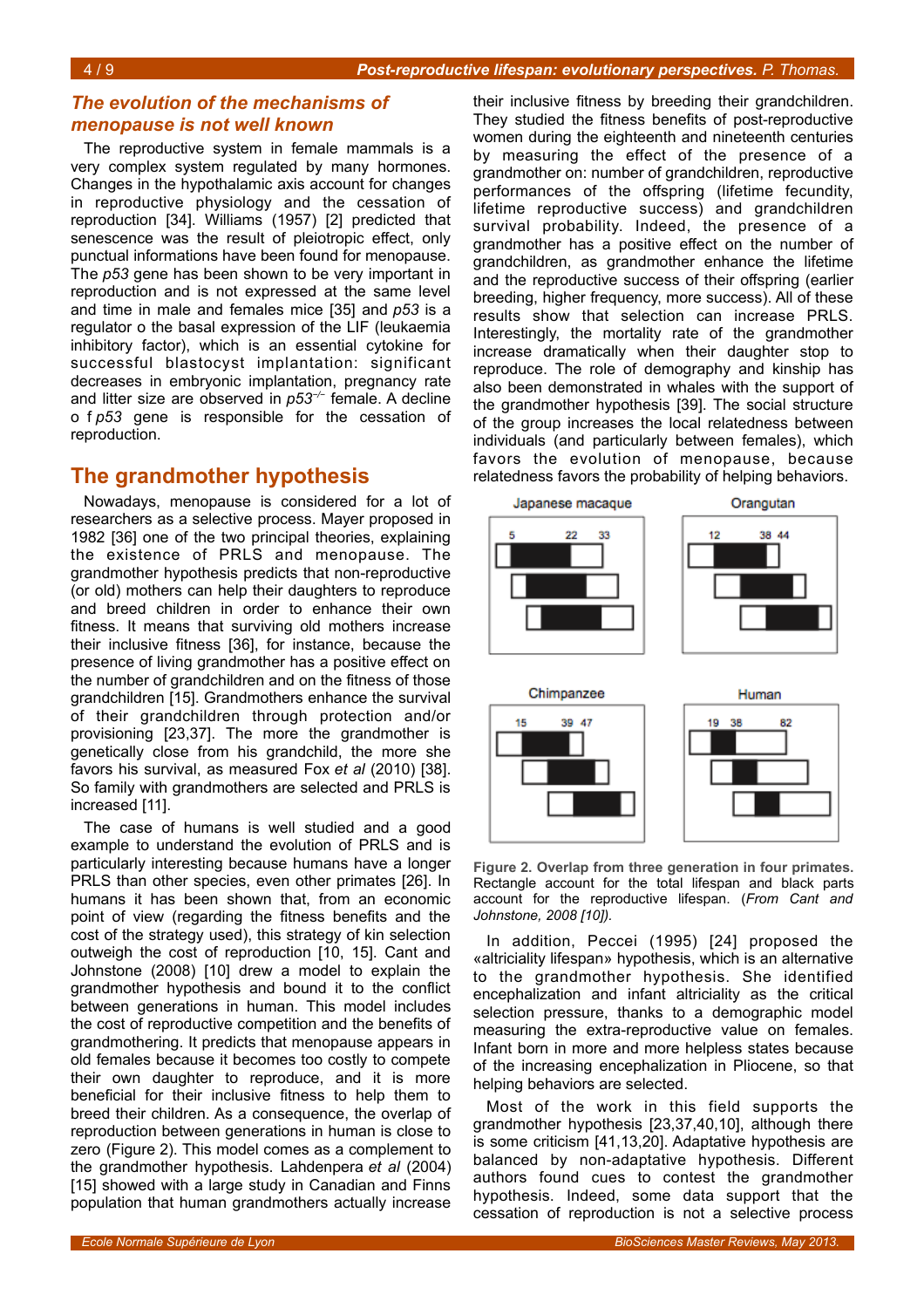<span id="page-4-0"></span>**Table 2. Variations in demographic parameters involved in the first level of the ''mother'' hypothesis and their demographic and evolutionary outcomes. Some traits are not sufficient to explain menopause but have an impact, others are necessary to explain menopause. (From Pavard et al, 2008 [25].)**

| Variations in demographic<br>parameters                            | Demographic outcomes                                                                                                                                                                                                                                                     | <b>Evolutionary outcomes</b>                                                                                                                                                      |
|--------------------------------------------------------------------|--------------------------------------------------------------------------------------------------------------------------------------------------------------------------------------------------------------------------------------------------------------------------|-----------------------------------------------------------------------------------------------------------------------------------------------------------------------------------|
| Increase in females' mortality<br>with age                         | Decreases the probability of having<br>children at old ages                                                                                                                                                                                                              | Decreases the contribution of late<br>reproduction to fitness (not sufficient)                                                                                                    |
| Increase in still-birth and the<br>risks of birth defects with age | Makes reproduction less efficient with age                                                                                                                                                                                                                               | Decreases contribution of late<br>reproduction to fitness (not sufficient)                                                                                                        |
| Increase in maternal<br>mortality with age                         | (1) Decreases the probability of having<br>children at old ages<br>(2) When linked with maternal care,<br>decreases the survival of already born<br>children because child survival until<br>maturity is conditional on her mother's<br>survival during the rearing time | (1) Decreases contribution of late<br>reproduction to fitness (not sufficient)<br>(2) Increases the fitness benefit of a<br>cessation of the reproduction strategy<br>(necessary) |

[41], but a by product of life histories, which increased dramatically in humans [20]. Packer (1998) [41] proved in two social species, baboon and lion, that the presence of the mother does not enhance the fitness of the offspring (survival, but also the number of children). Other authors argue that the inclusive fitness benefits are to small to influence natural selection [13], but they admit that phenomenons as allocare could influence life history.

Other cases of PRLS-like behaviors have been reported and can be considered as particular examples for the grandmother hypothesis: post-reproductive aphids become transformed into glue bombs (transformation of their abdomen, previously dedicated to embryo production, into a manufacture of defensives wax secretion), which can explode to protect their colony [30]. The point is that aphids live in clonal colony. So there are old helpers in the colony, which enhance the survival of their younger relatives.

# **The mother hypothesis**

#### *The hypothesis*

The mother hypothesis is the second prevailing adaptative explanation of the existence of PRLS. This theory supports that post-reproductive life evolved to decrease the risk of dying by giving birth at old ages [42], it decrease also the risk of mortality for their existing children [23]. So females stop reproducing when this risk is to high. It is quite similar to the grandmother hypothesis: both are based on inclusive fitness provided through the care of children and the cessation of competition between generations. To sum up, Table [2](#page-4-0) (taken in Pavard *et al* 2008 [25]) resumes three main factors that can explain the evolution of menopause according to the mother hypothesis and how it comes to evolutionary changes.

Shanley and Kirkwood (2007) [23] showed in a gambian population that the strongest influence on child survival was the effect of maternal survival. This is significant during the first 2 years of life. This is just little evidence of the mother hypothesis, but it clearly fit

with Table [1:](#page-1-0) the death of the mother decreases the fitness of the individual by making die their offspring. Logically, every trait which prevents mother to die when children are young, as menopause, will be selected. Figure [3,](#page-5-0) shows the increasing mortality risk at childbirth in Canadian and Finn populations and the predictions about mortality risk if the risks observed during child-bearing years are continued beyond menopause. The mortality risk is higher in young and old mothers.

#### *Testing the hypothesis*

In humans, it is clear that availability of «natural data» can limit tests of these hypothesis. Moreover, many publications support that the mother hypothesis is not sufficient to explain the evolution of menopause: Rodgers (1993) [43], concluded that mortality during childbirth cannot account for menopause, thanks to models based on a 1906 Taiwanese population, because the rate of death during childbirth is too low to outweigh the benefits of a longer reproductive period. The mother hypothesis was recently tested by some authors with extensive tests, which investigates the consequences of the loss of the mother for the child. Lahdenperä et al (2011) [40], find no support for this hypothesis in Canadian and Finns populations by measuring the child mortality risk with and without mother (but it is mostly supported by the fact that is those populations, the risk of mortality at child birth is very low). In addition, although mother is required to ensure offspring survival pre-weaning in humans, maternal loss there after can be compensated by other family members.

On the other hand, Shanley and Kirkwood (2007) [23], have used data on gambian families to test the effect of the grandmother and the mother on child. By the way, they have really interesting and valuable data because they used gambian village in the period 1950- 1975, which could be representative of the population where first emerged menopause, as we will see in the study case in the end.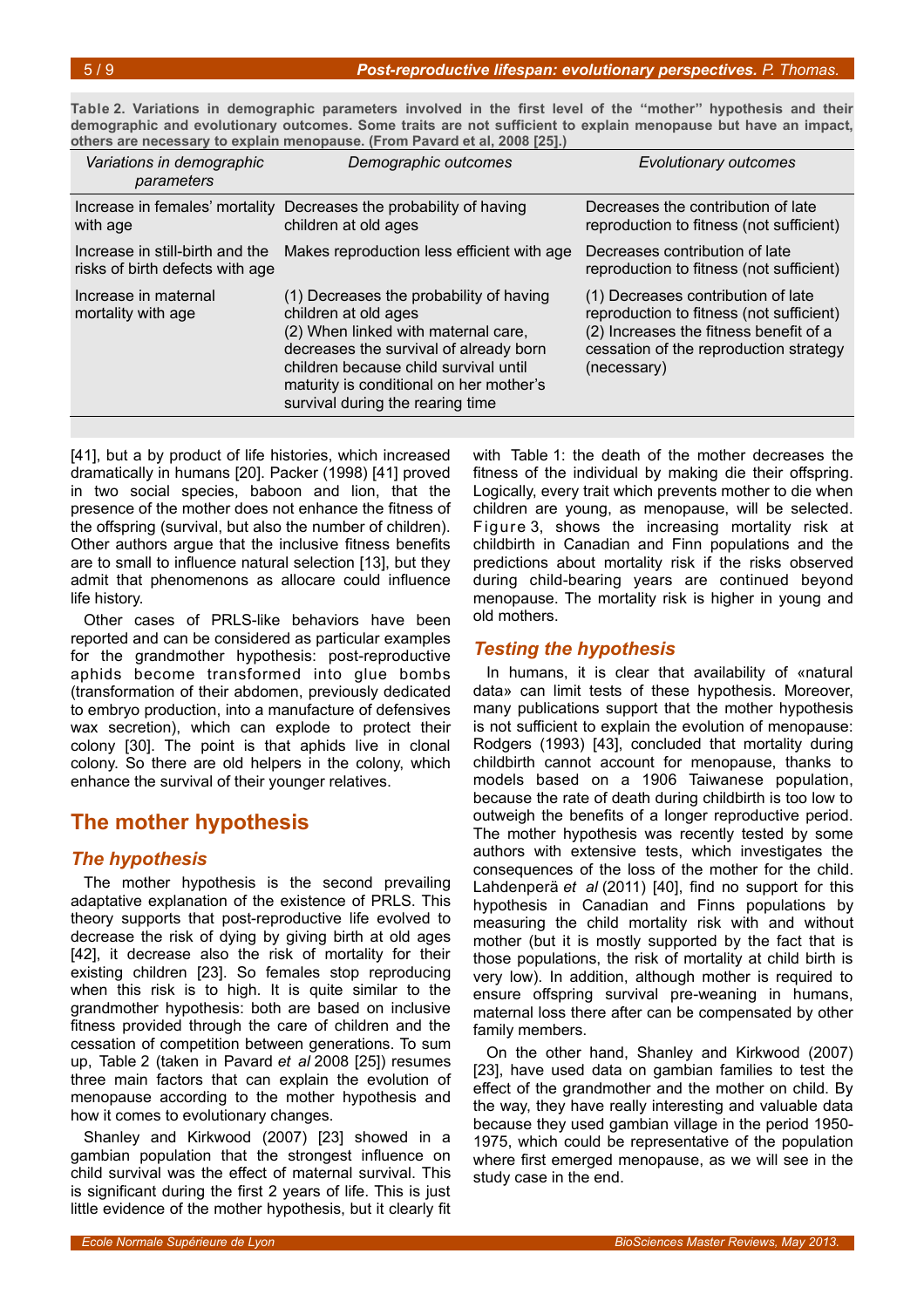

<span id="page-5-0"></span>**Figure 3. Age-specific risk of dying from childbirth in preindustrial Finland (A, C) and Canada (B, D) during childbearing years (16–50 years) (A, B)** and projected risks post-menopause (50–70 years) **(C, D)** The long-dotted lines (continuing function) show the projected risks of dying if the risks observed during child-bearing years are continued beyond menopause. The short-dotted lines show the risks of dying if the risk increases exponentially from the mean age at last reproduction (i.e., 38 years). *(From Lahdenpera et al, 2011 [40].)*

#### **The environment influence PRLS**

#### *Insurance against indeterminacy*

There are other theories, where there is no kind of inclusive fitness providing by helping behavior of the mother or the grandmother in those theories. It can be applied to species with no parental or no grandparental care. A new theoretical model has been proposed by Tully and Lambert (2011) [22], who describe the PRLS as an insurance against indeterminacy. Animals live longer in order to benefit from the all length of their reproductive lifespan, so that the somatic degenerescence comes after the reproductive degenerescence. Developmental variance (variance in reproductive and/or somatic lifespan and genetic variability) is a key factor, which increase PRLS in collembola (*Folsomia candida*), whereas the absence of developmental variance tends to decrease PRLS. Variance in the lifespan of somatic and reproductive cells has an additive effect on the length of PRLS.

#### *Life histories influence PRLS*

Regarding the different hypothesis proposed, the influence of many factors has been tested to understand what increase or decrease PRLS. Different

aspects of the life of metazoans tend to predispose species to the evolution of menopause such as the group structures in whales [39], the mortality rate and a longer reproductive lifespan in guppies [33], the weaning age in humans [14]. In humans also it has been shown that life history strongly influence the reproductive lifespan of womens [44]: selection favors an early reproduction where the mortality risk is high (in poor populations, where womens suffer from high mortality when they become older). In general, the environment, the resources available and the mortality risk are influencing the strategy of reproduction in females. Females bet on the life time they invest in reproduction, to minimize the costs and maximize the fitness. Indeed, in case of higher mortality rate, mothers have to reproduce early to insure offspring. For guppies, a higher rate of predation leads to a longer reproductive lifespan: Reznik (2006) [33] found a correlation between the probability of an extended PRLS and the duration of the reproductive lifespan. To sum up, PRLS seems to be strongly influenced by the life history of each individual, which is full of hazard, influenced by different factors. With all this factors taken together, each population will invests a different part of his time in reproduction.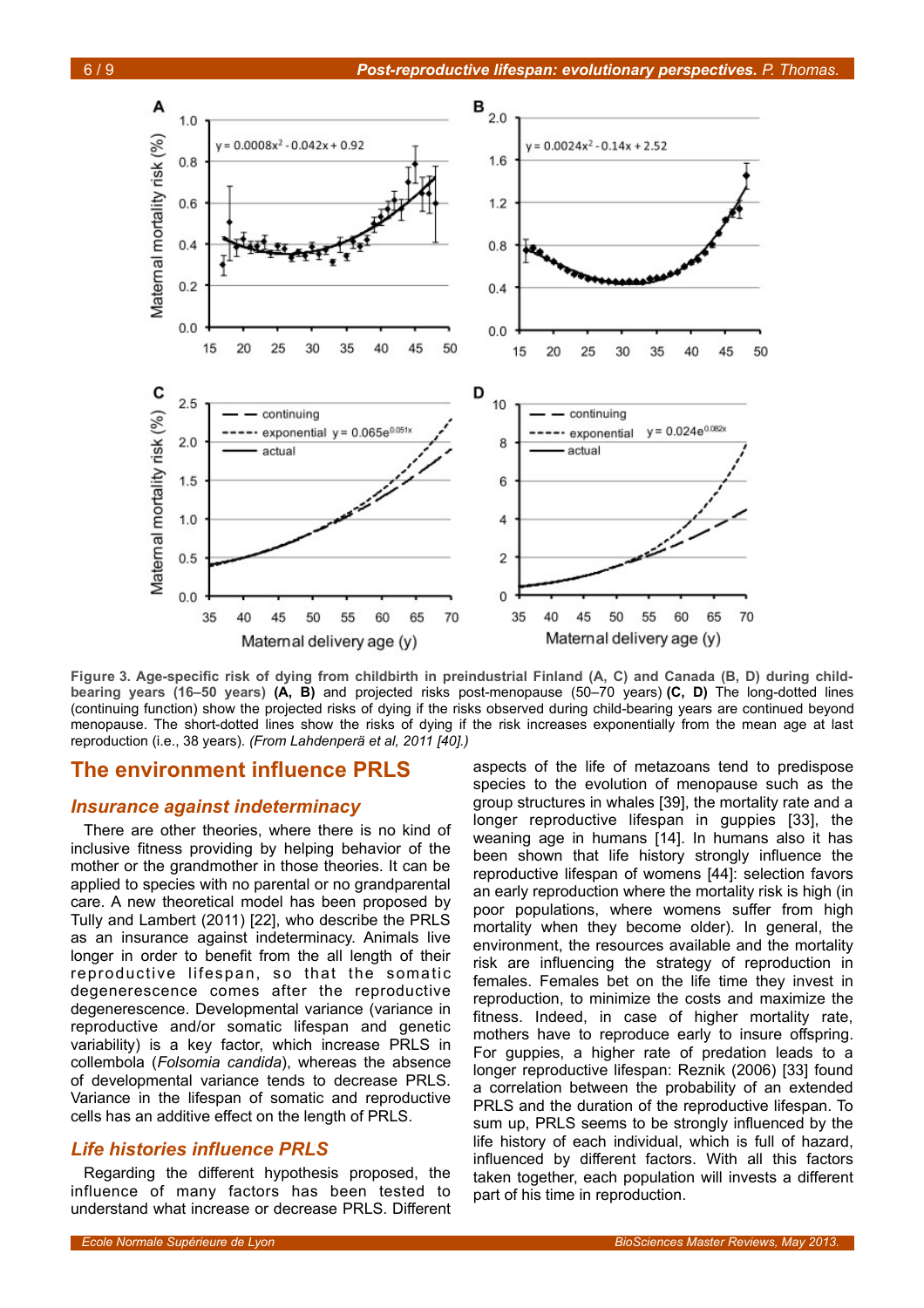

<span id="page-6-0"></span>**Figure 4. Summary of the different theories on PRLS.** Five reported hypothesis are reported in the middle, while evidence for and against are on the right and on the left. Arrows go from evidence to an hypothesis. Vertical bars account for evidence against an hypothesis. Dotted lines group theories together: adaptative hypothesis in green, hypothesis related to the grandmother hypothesis in purple. Colors helps to indicate which hypothesis or which group of hypothesis arrows and vertical bars point.

# **A study case. Humans: when did menopause appeared in humans ?**

Is menopause a consequence of the increasing lifespan of humans, as a byproduct of the industrialization ? We may suppose that menopause appeared in humans because they lived longer thanks to modernization and medicine, what fit with the «artifact hypothesis», that is to say that menopause appeared because womens lived longer and the reproductive system get exhausted [20,21,2]. But as some studies shown, menopause emerged when humans were already organized in hunter-gatherer populations [45]. They argue that the features of our species (large brain, long lives, parental investment in breeding, grandparental support, long child dependency of parents) appeared before the preagricultural history [46]. This a reason why today, scientists test their hypothesis on the evolution of menopause on current hunter-gatherer populations [47] or populations living in developing countries [48]. There is some evidence that menopause in humans did not appeared because of civilization and modern circumstances, or the effect of agricultural and

industrial economies [48]: an emergence because of civilization could be too near from today to be the result of natural selection, as he says. So there is a lot of speculations on the date of the apparition of human menopause. Hawkes (1998) recorded three dates for life history changes mediated by increasing PRLS: the initial appearance of *Homo erectus* 1,8 millions years ago, in early *Homo sapiens* 600,000 years ago, or 50,000 years ago, which is when the Homo sapiens had a huge ecological and competitive success compared to the other *Homo*.

### **Conclusion and further research**

Here is still a debate about how appeared menopause, and more generally PRLS. If only humans and whales clearly show menopause, PRLS is not unusual in mammals. Many theories converge to conclude that PRLS evolved because it is adaptative and because it increases the fitness of animals who dispose of this feature. So non-reproductive mother increase their inclusive fitness, through the protection and the help of their offspring. On the other hand, there is also evidence for non-adaptative theories: the increase in life span gave the possibility to use all the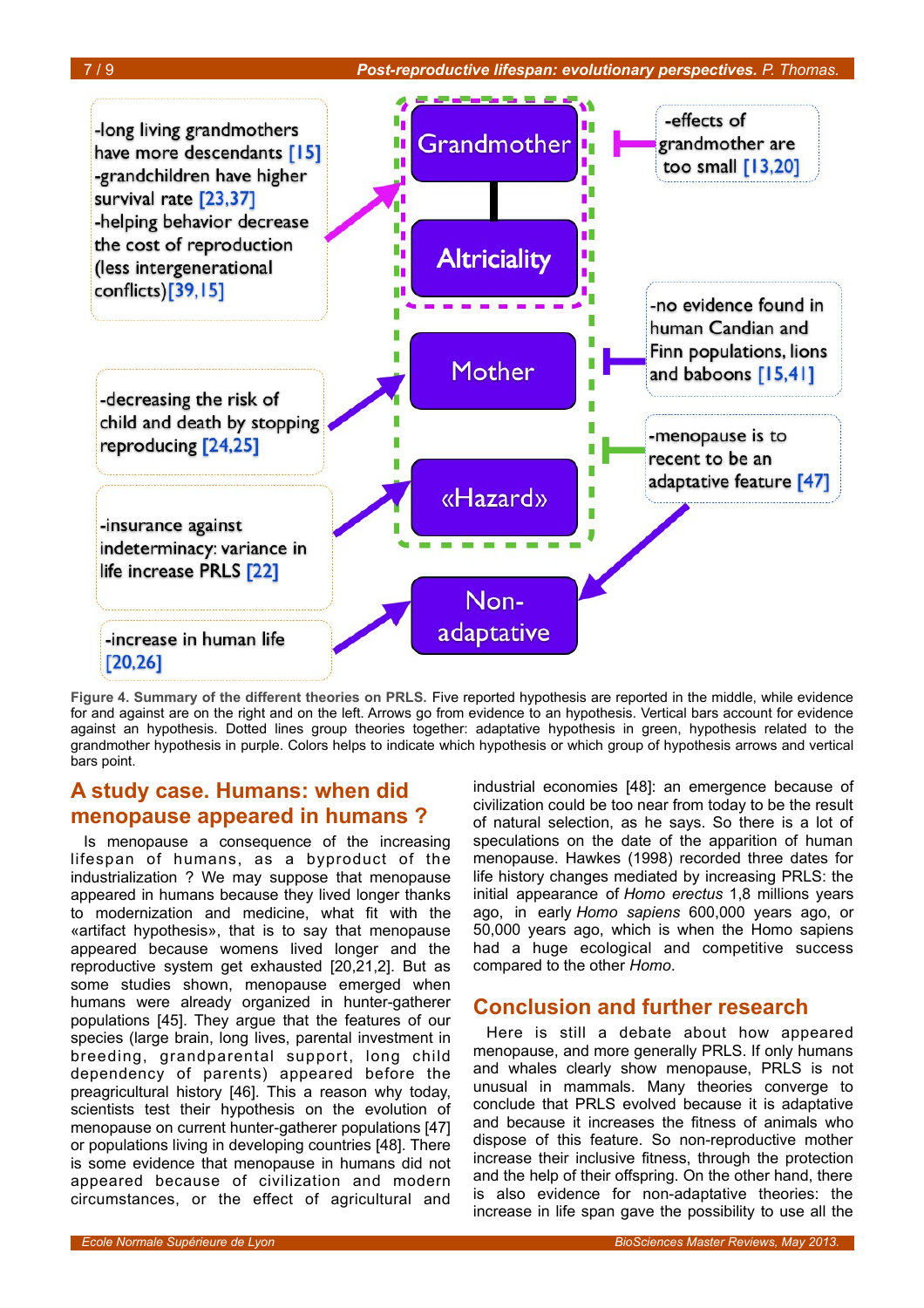#### ovocyte stock.

Other factors influencing PRLS have been shed in light in the past ten years (mortality risk for example), which can explain the variations of PRLS in populations, in animals as well as in humans. Indeed the duration of PRLS can change from a population to another in a species. Humans, for example, is a species, which can be divided in many different populations, in which life histories vary, because of different life styles, environment, or wealth.

The fact that PRLS in particularly commons in mammals should be more investigated. Indeed, mammals have a lots of different life-histories: longevity, size, body mass, weaning age, social structure vary between species. We can assume that PRLS could be bound to the social structure in mammals. Indeed, if we agree with selective based theories as the grandmother and the mother hypothesis, the emergence of this feature based on parental care, helping behavior require a minimal social context. Animals had to live together to provide care to weaned, adult or sub-adult offspring. So it could be very interesting to investigate if the sociality level could influence PRLS. One prediction that could be made is that PRLS should be more selected in highly social species. Indeed, the more social is a species, the more high is the probability to find helper in the group, which can enhance the new-born and young survival. Moreover, the helper may be or should be, if we refer to the theory of the «selfish gene» [9], related to the offspring helped. So, non-reproductive grandmothers should be more selected more in social species.

Finally, there is some evidence for each theory and also against (summarized in Figure [4\)](#page-6-0). May be should we consider that more than one theory could account for the emergence of menopause. We can imagine a mixed scenario between non-adaptative and adaptative hypothesis: an increase in female lifespan should have lead to a longer presence of grandmother, and increased the fitness and the lifespan of those family thanks to helping behaviors of the grandmother, leading finally to the emergence and the increase of PRLS. Moreover, a favorable environment or less predators could have allowed humans and whales to increase their lifespan and PRLS appeared. Indeed, we can have such phenomenon in captive animals as bird, in which we observed PRLS [31]. According those assumptions, PRLS could have appeared several times independently.

#### **Aknowledgements**

I want to thank Aurélie Cohas and Jean-François Lemaitre for helping me to write this report and also Ben, Marion and Vérane, who helped me to deal with LateX and made me suggestions.

#### **References and recommended reading**

Papers of particular interest have been highlighted as:

- of special interest
- ●● of outstanding interest
- 1. Hamilton WD. **The moulding of senescence by natural selection**. *J. Theor. Biol* 1966, **12**:12–45.
- 2. Williams GC. **Pleiotropy, Natural Selection, and the Evolution of Senescence.** *Evolution* 1957, **11**:398-411.
- 3. Medawar PB. **Old age and natural death.** *Modern Quarterly* 1946, **1**:17-43.
- 4. Kirkwood TBK, Holliday R. **The evolution of ageing and longevity**. *Proceedings of the Royal Society B* 1979, **205**:531-546.
- 5. Hughes KA, Reynolds RM. Evolutionary and **mechanistic theories of aging.** *Annual review of entomology* 2005, **50**:421-445.
- 6. Medawar PB. **An unsolved problem of biology.** *Lewis, London.*, 1952.
- 7. Kirkwood TBL, P. Kapahi, Shanley DP. **Evolution, stress, and longevity.** *Journal of anatomy* 2000, 197 Pt **4**:587-590.
- 8. Kirkwood TBL. **Evolution of ageing.** *Mechanisms of Ageing and Development* 2002, **123**:737-745.
- 9. Dawkins R. **The selfish gene**. 1976.
- 10. Cant MA, Rufus AJ. **Reproductive conflict and the separation of reproductive generations in humans.** *Proc. Natl .Acad. Sci. USA* 2008, **105**:5332-5336.
- ●●
- 11. Hawkes K, O'Connell JF, Jones NG, Alvarez H, Charnov EL. **Grandmothering, menopause, and the evolution of human life histories.** *Proc. Natl .Acad. Sci. USA* 1998, **95**:1336-1339.
- ●●
- 12. Herndon JG. **The Grandmother Effect : Implications for Studies on Aging and Cognition.** *Gerontology* 2010, **56**:73-79.
- 13. Kachel F, Premo LS, Hublin JJ. **Grandmothering and natural selection.** *Proceedings. Biological sciences / The Royal Society* 2010, **278**:384-391.
- ●●
- 14. Kachel F, Premo LS, Hublin JJ.**Modeling the effects of weaning age on length off male reproductive period: implications for the evolution of human life history.** *American journal of human biology : the official journal of the Human Biology Council* 2011, **23**:479-87.
- 15. Lahdenpera M, Lummaa V, Helle S, Tremblay M, Russell AF. **Fitness benefits of prolonged post-reproductive lifespan in women.** *Nature* 2004, **428**:178-181.
- ●●
- 16. Cohen A. **Female post-reproductive lifespan : a general mammalian trait.** *Biol. Rev.* 2004, **79**:733-750.